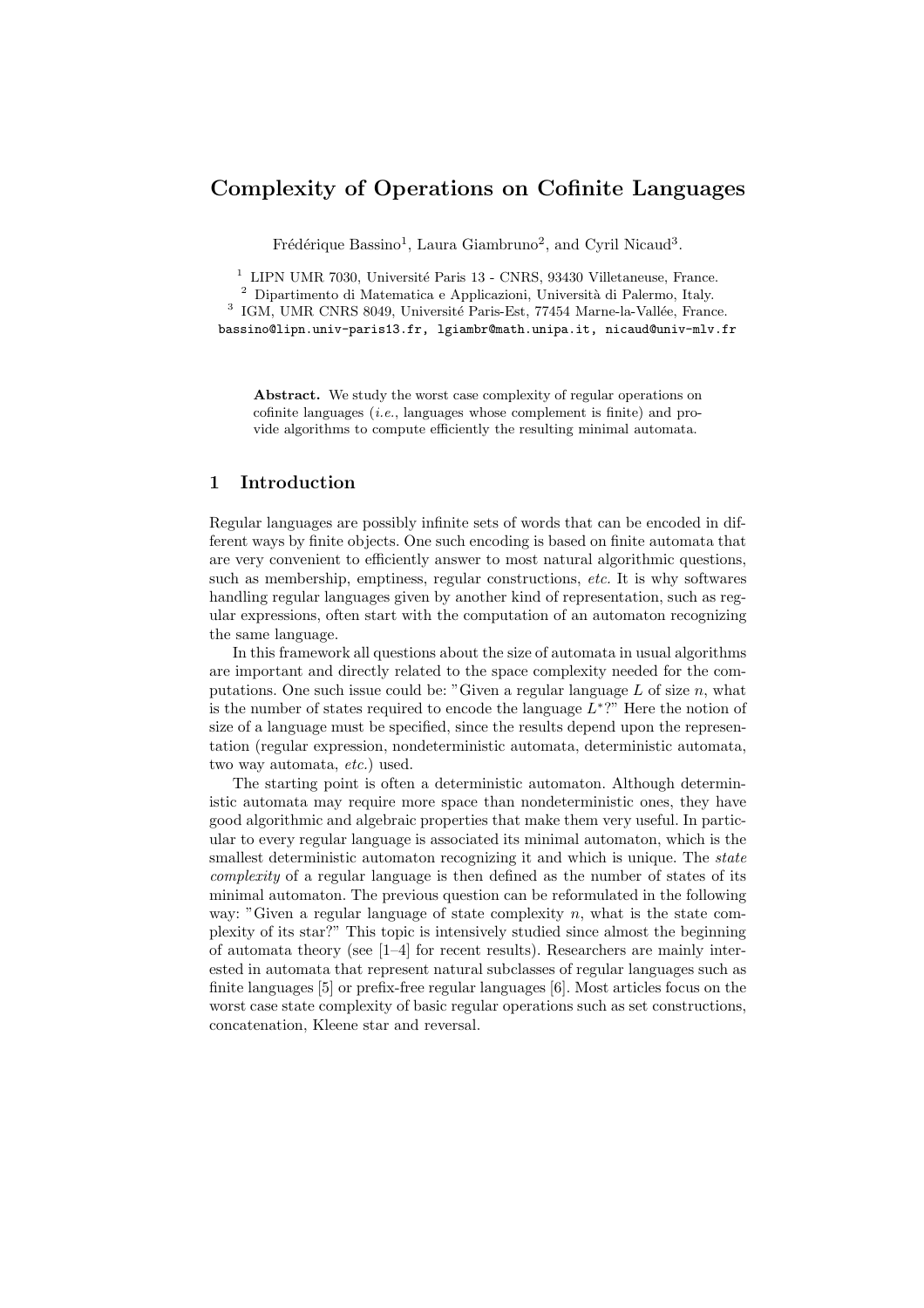In this paper we analyze the worst case complexity of regular operations on cofinite languages (*i.e.*, languages whose complement is finite) and provide algorithms to compute efficiently the resulting minimal automata. We now present the measure chosen for the size of the input. As finite languages can be described by the finite list of the words they contain, cofinite languages can be described by the finite list of words they do not contain. Though elementary, this representation, is natural and often corresponds to the way the input (a finite or cofinite language) is given for further algorithmic treatments. Consequently given a finite language its *size* is defined as the sum of the length of its words. In other words it is the number of letters needed to write all the words of the language. The size of a cofinite language is then defined as the size of its complement. In the framework of finite languages, our question is changed into: "Given a finite language of size  $n$ , what is the state complexity of its star?". Several articles study that kind of question. For instance, in [7] it is proved that the state complexity of the star can be exponential and in [8] the authors study the average state complexity of the star operation.

In the following we focus on the set of cofinite languages. It is stable for the regular operations, namely union, concatenation and star and has interesting absorbing properties since combinations of regular and cofinite languages often produce a cofinite language. To roughly summarize our results the regular operations applied to cofinite languages tend to produce cofinite languages of small state complexities, and their minimal automata can be computed quickly. Therefore in constructions involving cofinite languages together with other regular languages one can use dedicated algorithms instead of the general ones, improving significantly the complexity of the computations. This can be seen as a heuristic method consisting in identifying simpler cases to use specific algorithms on them.

The paper is organized as follows. In Section 2, we present cofinite languages and their associated automata, along with algorithms to handle them. In Section 3 we study the state complexities of basic operations on cofinite languages, and provide algorithms to compute the resulting minimal automaton. In Section 4, we briefly consider operations involving both cofinite languages and regular languages.

## 2 Cofinite Languages and Automata

### 2.1 Automata and State Complexity

In this section we introduce objects and notations used in the sequel. For a general presentation of automata and regular languages we refer the reader to [9].

We denote *automata* by tuples  $(A, Q, T, I, F)$  where Q is a finite set of *states*, A is a finite set of *letters* called *alphabet*, the *transition relation* T is a subset of  $Q \times A \times Q$ ,  $I \subset Q$  is the set of *initial states* and  $F \subset Q$  is the set of final states. An automaton is *complete* when for every  $(a,q) \in A \times Q$ , there exist  $p \in Q$ quch that  $(q, a, p) \in T$ . An automaton is *deterministic* if  $|I| = 1$  and for every  $(a,q) \in A \times Q$ , if both  $(q,a,p)$  and  $(q,a,p')$  belong to T, then  $p = p'$ . We denote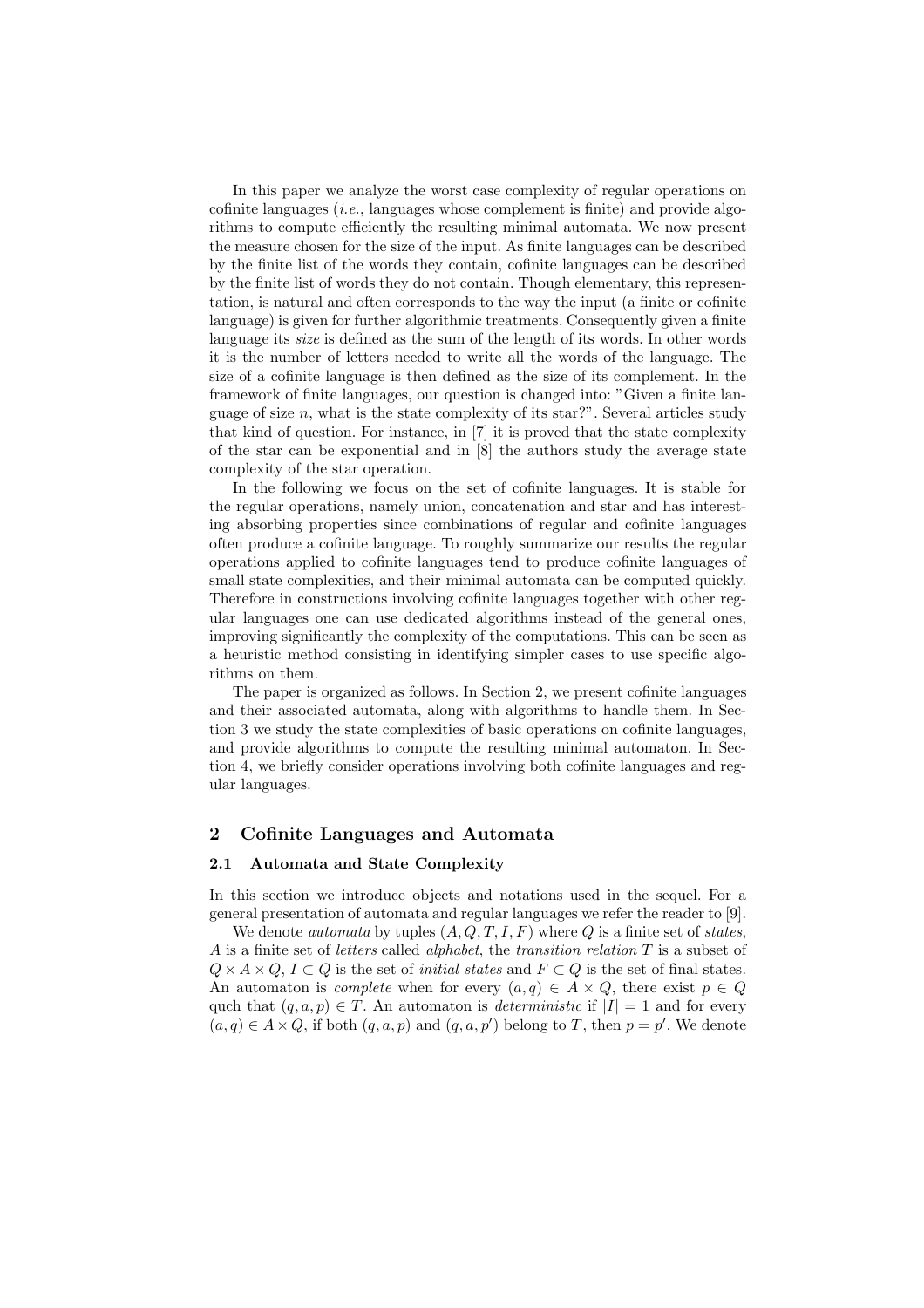deterministic automata by tuples  $(A, Q, \cdot, q_0, F)$ , where  $q_0$  is the unique initial state and  $(q, a, p) \in T$  is denoted by  $q \cdot a$ . For any word  $u \in A^*$  and any state  $q \in Q$  in a deterministic automaton,  $q \cdot u$  is recursively defined by  $q \cdot \varepsilon = q$  ( $\varepsilon$  is the empty word) and  $q \cdot ua = (q \cdot u) \cdot a$ . The regular language recognized by an automaton A is denoted by  $L(\mathcal{A})$ .

Let L be a regular language in  $A^*$ . Let  $\mathcal{M}_L$  be the deterministic automaton having the nonempty sets, called the *left quotients*  $u^{-1}L = \{w \in A^* \mid uw \in L\}$ for  $u \in A^*$  as states, L as initial state, and the states containing the empty word as final states. Define the transition function, for a state  $Y = u^{-1}L$  and a letter  $a \in A$ , by  $Y \cdot a = a^{-1}Y = (ua)^{-1}L$ . The automaton  $\mathcal{M}_L$  is the unique smallest deterministic and complete automaton recognizing L, it is called the *minimal automaton* of L. If  $\mathcal A$  is an automaton, we denote by  $\mathcal M_{\mathcal A}$  the minimal automaton of  $L(\mathcal{A})$ . There is another way to define the minimal automaton of a regular language L. Let  $\mathcal{A} = (A, Q, \cdot, i, F)$  be a deterministic automaton recognizing L. For each  $q \in Q$ , let  $L_q = \{w \in A^* \mid q \cdot w \in F\}$ . Two states  $p, q \in Q$  are called *inseparable* if  $L_p = L_q$ , and *separable* otherwise. The Myhill-Nerode equivalence on Q is the relation defined by  $p \sim q \iff p$  and q are inseparable. Let  $q \in Q$  and let  $u \in A^*$  such that  $i \cdot u = q$ . Then  $L_q = u^{-1}X$ . The automaton obtained by merging the states belonging to the same equivalence classe is isomorphic to the minimal automaton of  $L(\mathcal{A})$  (it is in fact a quotient of  $\mathcal{A}$  by the Myhill-Nerode equivalence). The *state complexity* of a regular language is the number of states of its minimal automaton.

Given a deterministic and complete automaton  $A = (A, Q, \cdot, q_0, F)$ , the *complement* of A is the automaton  $A = (A, Q, \cdot, q_0, Q \setminus F)$ . One can check that  $L(\overline{\mathcal{A}}) = \overline{L(\mathcal{A})}$ , where  $\overline{L(\mathcal{A})} = A^* \setminus L(\mathcal{A})$ . If  $\overline{\mathcal{A}}$  is a deterministic but not complete automaton, the complement of  $A$  is the complement of the automaton obtained by completing  $A$  with a sink state.

If  $u = u_1 \cdots u_n$  is a word, the *reversal* (or the *mirror image*) of u is the word  $\tilde{u} = u_n \cdots u_1$ . For any language X the set of all prefixes of words in X is denoted by  $Pr(X)$ .

#### 2.2 Cofinite Languages

A language X in  $A^*$  is said to be *cofinite* if  $\overline{X} = A^* \setminus X$  is a finite language. For a finite language  $X = \{u_1, \dots, u_m\}$ , denote by  $||X|| = \sum_{i=1}^m |u_i|$  the sum of lengths of its elements.

The following properties will be useful throughout this article:

- If X and Y are two languages such that  $X \subset Y$  and X is cofinite, then Y is cofinite and  $\|\overline{Y}\| \leq \|\overline{X}\|$ .
- A language  $\overline{X}$  is cofinite if and only if there exists an integer  $p$  such that every word of length at least  $p$  is in  $X$ .

Cofinite languages have nice stability properties that are described below.

Lemma 1. *The set of cofinite languages is stable for the union, the concatenation and the star operation. It is also stable by mirror image, left quotient and right quotient. The union of a cofinite language and an arbitrary language is cofinite.*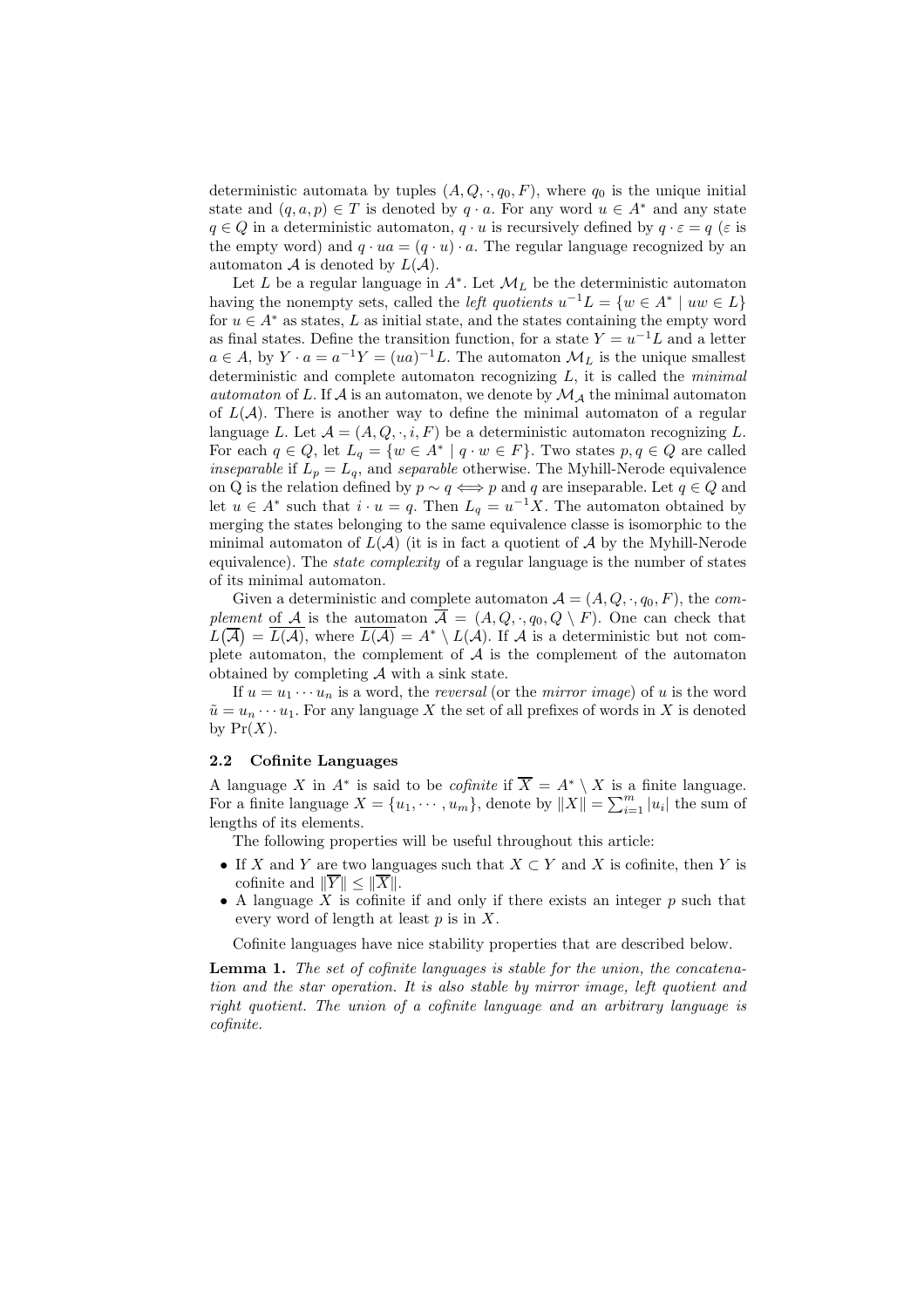#### 2.3 Automata Recognizing Cofinite Languages

Given a cofinite language X, let  $\mathcal{T}_X$  be the deterministic automaton defined by  $\mathcal{T}_X = (A, Q_X, \cdot, \{\varepsilon\}, F)$ , where  $Q_X = \Pr(\overline{X}) \cup \{p_X\}$  (where  $p_X$  is an accepting sink state), the transitions are defined, for all  $a \in A$  and for all  $u \in \Pr(\overline{X})$ , by

$$
\begin{cases} u \cdot a = ua, & \text{if } ua \in \text{Pr}(\overline{X}) \\ u \cdot a = px, & \text{if } ua \notin \text{Pr}(\overline{X}) \\ px \cdot a = px \end{cases}
$$

and the set of final states by  $F = (Q_X \cap X) \cup \{p_X\}$ . As  $\mathcal{T}_X$  is the complement of the tree automaton of  $\overline{X}$ , one obtains the following lemma:

**Lemma 2.** For any cofinite language  $\underline{X}$ , the automaton  $T_X$  is a deterministic and complete automaton with at most  $\|\overline{X}\| + 2$  *states that recognizes* X.

The bound is tight. When  $X = \overline{\{u\}}$ , u being a nonempty word,  $\|\Pr(\{u\})\|$  =  $|u| + 1$  and one must add the accepting sink state.

A state of an automaton is *useless* if it is either not reachable from an initial state or no final state can be reached from it.

**Lemma 3.** Let  $A$  be a deterministic automaton. The language  $L(A)$  is cofinite if and only if the automaton obtained by removing useless states from  $\overline{A}$  is acyclic.

Lemma 4. *Let* A *be a complete minimal automaton. The language* L(A) *is cofinite if and only if* A *contains an accepting sink state and the graph obtained after removing it is acyclic.*

Using a result on acyclic automata due to Revuz [10], one gets the following complexities:

Proposition 1. *The following computations can be done in linear time:*

- *Checking if* L(A) *is cofinite, where* A *is a deterministic automaton.*
- *Computing the minimal automaton and therefore the state complexity of a cofinite language* L(A) *given by a deterministic automaton* A*.*
- *Computing the minimal automaton and therefore the state complexity of a cofinite language* X *given by a set of words.*

*Proof.* First one can compute the automaton  $\beta$  obtained by removing useless states from  $\overline{A}$ , the complement of A. Then check whether  $\beta$  is acyclic, which can be done in linear time. Second compute  $\beta$  as before, minimize it in  $\mathcal{M}_{\beta}$  in linear time using Revuz' algorithm [10]. Then compute  $\overline{\mathcal{M}_{B}}$  which is the minimal automaton of  $L(\mathcal{A})$ . Indeed, if it is not minimal, computing its complement produce a deterministic and complete automaton recognizing  $L(\overline{\mathcal{A}})$  which is strictly smaller than  $M_{\mathcal{B}}$ , which is not possible. Finally starting from a cofinite language X, compute  $\mathcal{T}_X$  whose number of states is linear in  $\|\overline{X}\|$ , then proceed as in the previous construction.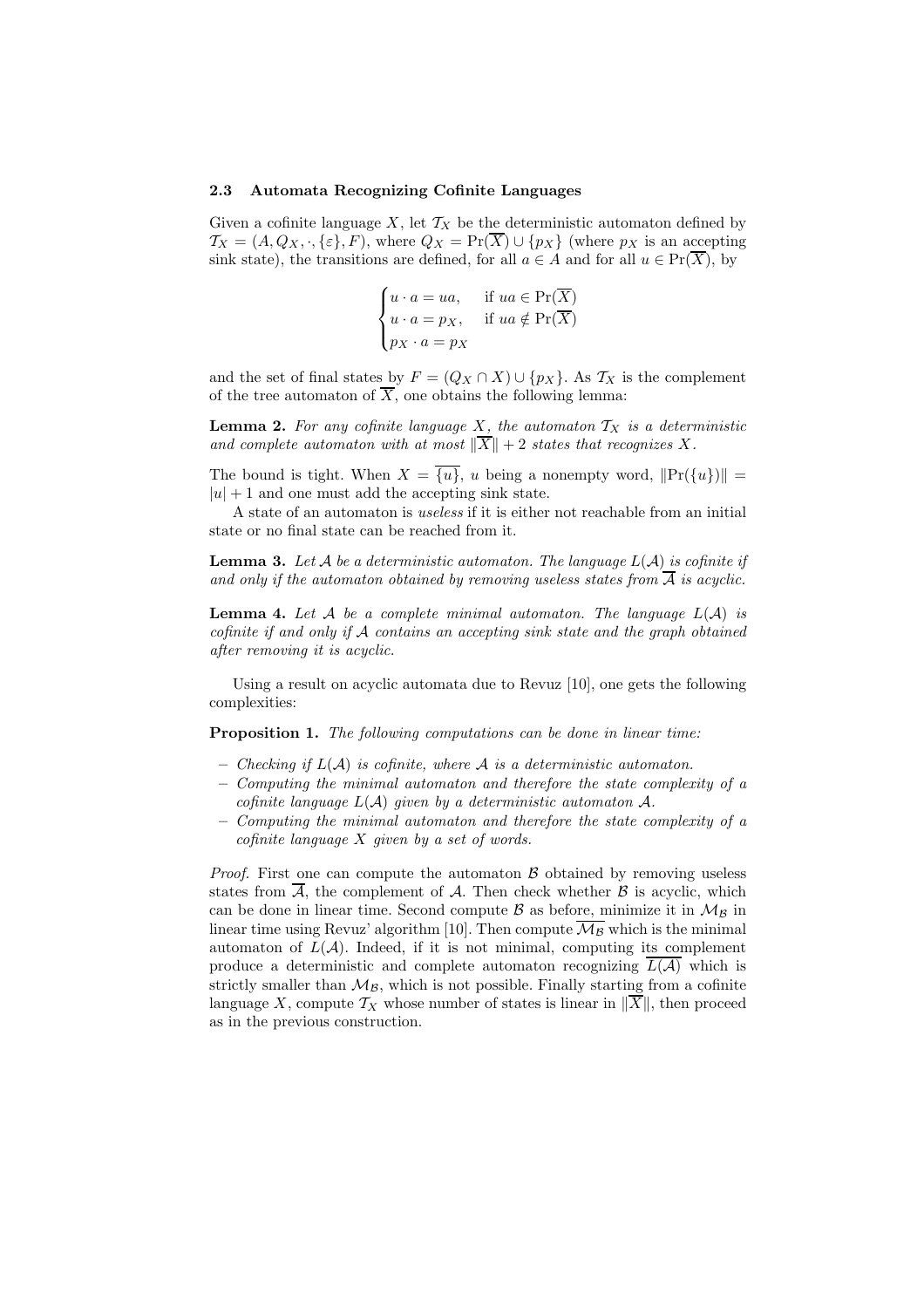**Proposition 2.** Let X be a language such that  $\overline{X} \subset \{x_1, \dots, x_m\}$ , then X is *cofinite and the state complexity of* X *is at most equal to*  $\|\{x_1, \dots, x_m\}\| + 2$ *.* 

*Proof.* Let  $Z = \{x_1, \ldots, x_m\}$  with  $||Z|| = n$  and let  $\mathcal{T}_{\overline{Z}}$  be the automaton associated to Z, with  $|\mathcal{T}_{\overline{Z}}| \leq n+2$ . Consider the automaton  $\mathcal{B}_X$  obtained from  $\mathcal{T}_{\overline{Z}}$ by adding the elements of  $Z \setminus X$  to the set of final states of  $\mathcal{T}_{\overline{Z}}$ . As every state in  $\mathcal{T}_{\overline{Z}}$  that is not the accepting sink state can be reached by reading only one word, no other words than the ones of  $Z \setminus \overline{X}$  have been added to the recognized language. Hence  $\mathcal{B}_X$  recognizes X and  $|\mathcal{B}_X| = |\mathcal{T}_{\overline{Z}}| \leq n+2$ .

Note that, under this only hypothesis, it is not true in general that  $X \subset$ Y implies  $|\mathcal{M}_Y| \leq |\mathcal{M}_X|$ . For example, if  $\overline{X} = \{a^2b, bab, a^2, ba\}$  and  $\overline{Y} =$  ${a^2b, bab, ba}$ , the minimal automaton  $\mathcal{M}_Y$  of Y of size 7 is bigger than the one of X that is of size 5.

### 3 Operations on Cofinite Languages

In this section we investigate the state complexities of regular operations between cofinite languages and provide *ad hoc* algorithms to make the computations.

### 3.1 Union, Reversal and Quotient

These operations on cofinite languages given by the list of the words they do not contain are easy to realize.

**Proposition 3** (Union of two cofinite languages). Let  $X_1$  and  $X_2$  be two *cofinite languages, with*  $\|\overline{X_1}\| = n_1$  *and with*  $\|\overline{X_2}\| = n_2$ . The union  $X_1 \cup X_2$ *is a cofinite language of state complexity at most*  $min(n_1, n_2) + 2$ *. The minimal automaton of*  $X_1 \cup X_2$  *can be computed in time*  $\mathcal{O}(n_1 + n_2)$ *.* 

*Proof.* Assume by symmetry that  $n_1 \leq n_2$ . The first part follows from  $X_1 \subset$  $X_1 \cup X_2$  and Proposition 2. Using a classical lexicographic sort [11], one can compute  $\overline{X_1} \cap \overline{X_2}$  in time  $\mathcal{O}(n_1 + n_2)$ : Form a list made of the element of  $\overline{X_1}$ then those of  $\overline{X_2}$ , sort it, and extract words that appear twice. Then build the associated tree and minimize it in linear time using Proposition 1.

As the the reversal of the complement of a language is equal to the complement of the reversal the language, we obtain:

Lemma 5 (Reversal of a cofinite language). *Let* X *be a cofinite language with*  $\|\overline{X}\| = n$ , the reversal of X is of state complexity at most  $n + 2$  and its *minimal automaton can be computed in linear time.*

Proposition 4 (Quotient of a cofinite language). *Let* X *be a cofinite language with*  $\|\overline{X}\| = n$  *and let*  $u \in A^*$ . The state complexities of  $u^{-1}X$  and  $Xu^{-1}$ *are at most*  $n + 2$ *. Their minimal automata can be computed in time*  $\mathcal{O}(n)$ *.* 

*Proof.* For the state complexity, let  $q_u$  be the state  $\varepsilon \cdot u$  in  $\mathcal{T}_X$ . Consider the automaton A obtained by taking  $q_u$  as initial state and by keeping only the accessible part of the automaton. Then  $A$  recognizes  $u^{-1}X$ , its number of states is at most  $|\mathcal{T}_X| \leq n+2$ . This construction is linear in n as one can stop reading u in  $T_X$  as soon as  $p_X$  is reached or if  $|u| > n$ .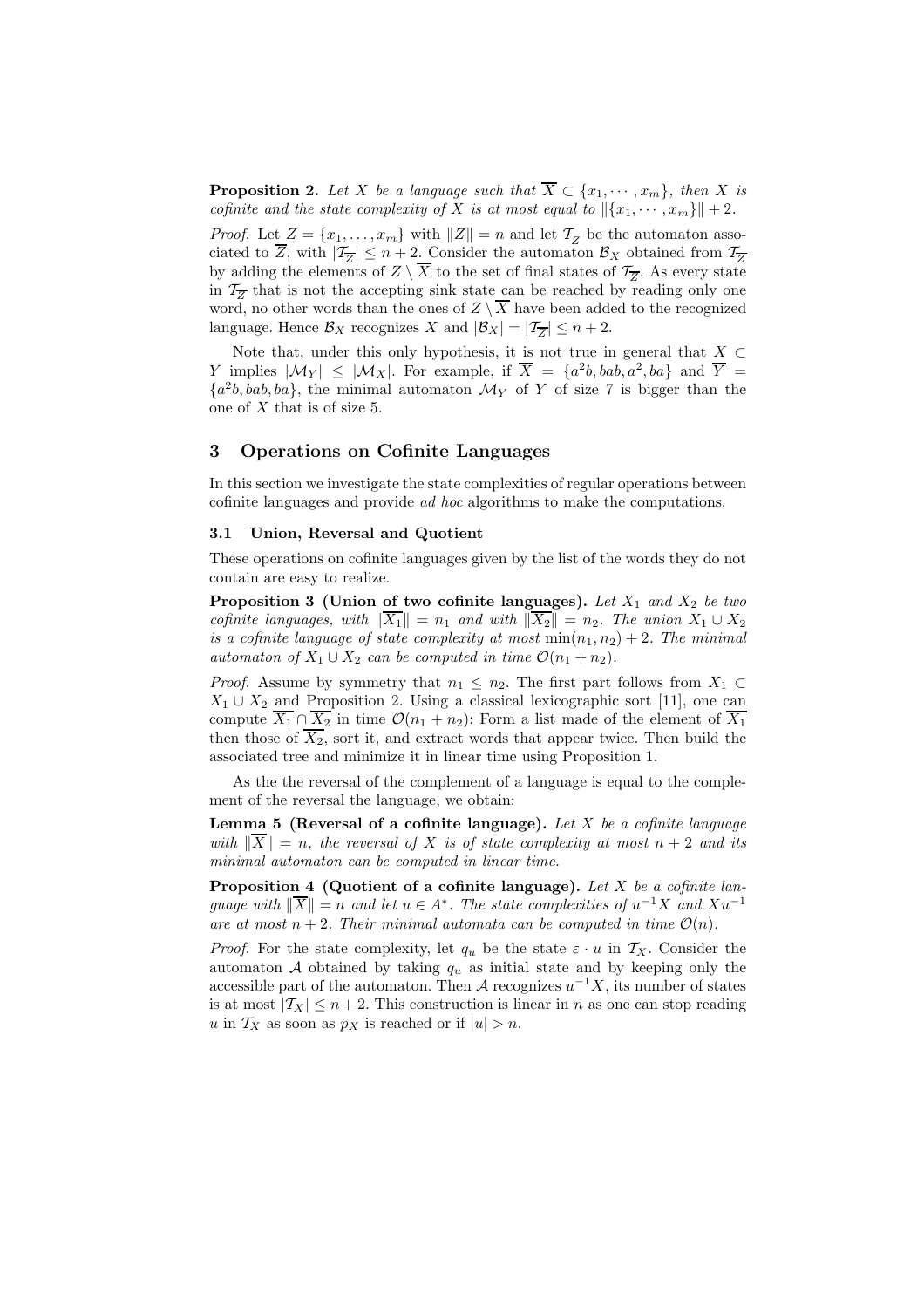#### 3.2 Star

Note that the result given in Theorem 1 below shows that the behaviors of finite and cofinite languages are very different. Recall that Ellul, Krawetz, Shallit and Wang gives in [7] a finite language  $X_h$ , with  $||X_h|| = \Theta(h^2)$ , such that the state complexity of  $X_h^*$  is in  $\Theta(h2^h)$ .

Theorem 1 (Star of a cofinite language). *For any cofinite language* X *with*  $\|\overline{X}\| = n$ , the state complexity of  $X^*$  is at most  $n + 2$  *in the worst case. There exists an algorithm that build the minimal automaton of* X<sup>∗</sup> *in quadratic time.*

*Proof.* Since  $X \subset X^*$ , the state complexity of  $X^*$  is at most  $n + 2$  by Proposition 2. The time complexity is given in the following.

We propose two algorithms, one based on usual automata constructions and another one, easier to implement, related to dynamic programming. Both algorithms produce in time  $\mathcal{O}(n^2)$  a deterministic automaton with at most  $n+2$ states that recognizes  $X^*$ . Once computed, the automaton can been minimized in linear time from Proposition 1.

First Algorithm: First associate to the language X the automaton  $T_X$  =  $(A, Q_X, T, \{\varepsilon\}, F)$ , as defined in Section 2.3. Build from  $T_X$  the nondeterministic automaton  $\mathcal{A}(\mathcal{T}_X) = (A, Q_X, T', \{\varepsilon\}, F \cup \{\varepsilon\})$ , where T' is defined by:

$$
T' = T \cup \{(u, a, a) \mid u \in F, a \in A \cap Q_X\} \cup \{(u, a, p_X) \mid u \in F, a \in A \setminus Q_X\}
$$

The automaton  $\mathcal{A}(\mathcal{T}_X)$  is obtained from  $\mathcal{T}_X$  by adding, for every  $a \in A$ , the transitions labelled by  $\alpha$  from every final state to the state  $\alpha$ , when it exists.

**Lemma 6.** For any cofinite language X, the nondeterministic automaton  $\mathcal{A}(\mathcal{T}_X)$ *recognizes the language* X<sup>∗</sup> *.*

To obtain a deterministic automaton recognizing  $X^*$  from  $\mathcal{A}(\mathcal{T}_X)$ , we apply a tuned version of the accessible subset construction: Since all reachable subsets Q of  $Q_X$  containing  $p_X$  are inseparable (one always has  $L_Q = A^*$ ), we first create a state  $P_X$  and assimilate every built subset containing  $p_X$  to  $P_X$ . Hence the automaton is partially minimized on the fly, while doing the subset construction. Let  $\mathcal{D}_X$  denote the resulting deterministic automaton, that recognizes  $X^*$ .

**Lemma 7.** Let X be a cofinite language and let  $Q \neq P_X$  be a state of  $\mathcal{D}_X$ . The *longest word in* Q *is the label* u *of the unique path* π *from* ε *to* Q*, and* u *belongs to Pr* $(\overline{X})$ *.* 

*Proof.* By construction if  $Q = \{u_1, \dots, u_i\}$ , with  $i \in \mathbb{N}$  and each  $u_i \in \text{Pr}(\overline{X})$ , is a state of  $\mathcal{D}_X$  and a is a letter in A such that neither Q nor  $Q \cdot a$  are equal to  $P_X$  then  $Q \cdot a = \{a, u_1a, \dots, u_ia\}$  if  $Q \cap F \neq \emptyset$ , and  $Q \cdot a = \{u_1a, \dots, u_ia\}$  if  $Q \cap F = \emptyset$ . As the states of  $\mathcal{D}_X$  are the state  $P_X$  and the states reachable from  $\{\varepsilon\}$ , the result is obtained by induction on the size of u.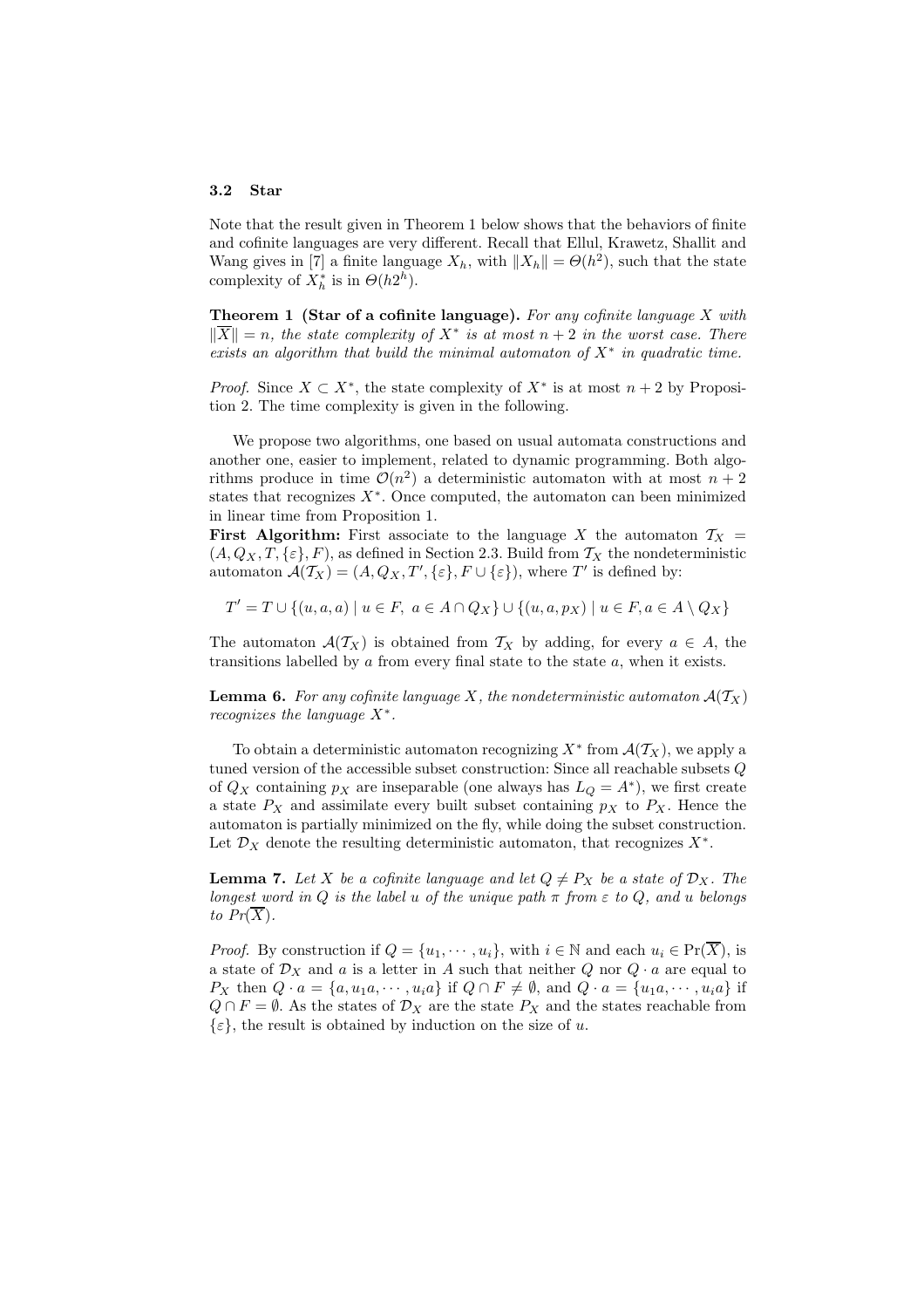|                         | Algorithm 1: $\mathrm{inStar}(X,u)$             |
|-------------------------|-------------------------------------------------|
|                         | 1 if $u \in X$ or $u \in S$ then return<br>True |
|                         | 2 if $u \in N$ then return False                |
|                         | 3 forall $i \in \{1, \dots,  u -1\}$ do         |
| $\overline{\mathbf{4}}$ | $v = \text{prefix of length } i \text{ of } u$  |
| 5                       | $w =$ word such that $u = vw$                   |
| 6                       | <b>if</b> in Star(X,v) and $w \in X$            |
|                         | then                                            |
| 7                       | Add $u$ in $S$                                  |
| 8                       | return $True$                                   |
| 9                       | end                                             |
| 10                      | end                                             |
|                         | 11 Add $u$ in $N$                               |
|                         | 12 return $False$                               |

The algorithm  $\operatorname{inStar}(X,u)$  is called for every word  $u \in \overline{X}$ . To check whether a word is in  $X^*$ , first test if it is in X or in S. S is initially empty, and we store in S every already tested word that belongs to  $X^*$ . If it is not in  $X \cup S$ , check whether  $u \in N$  or not, *i.e.*, that is whether from previous computations it known that u is not in  $X^*$  or not. Initially  $N = A \cap \overline{X}$  is made of letters that do not belong to X. If the algorithm continues to Step 3,  $u$  is split in all possible ways in  $u = vw$ , with v and  $w$  nonempty, and we recursively check if  $v \in X^*$  and  $w \in X$ . If it is true for one prefix  $v, u$  is known to be in  $X^*$  and added to S. If for all prefixes  $v \notin X^*$  or  $w \notin X$ , then u is known not to be in  $X^*$ and added to N.

Fig. 1. Second algorithm: computation of  $X^*$  with a dynamic programming approach

If one labels the states with integers to avoid handling words, the implementation of this method can be done in  $\mathcal{O}(n^2)$  since from Lemma 7 there are at most  $n+1$  states of the form  $Q \neq P_X$  and each state is a set containing at most n elements.

#### Second Algorithm: (see Fig.1)

Remark that as  $X \subset X^*$ , it is sufficient to determine which words of  $\overline{X}$  are in  $X^*$ , that is, which words  $u \in \overline{X}$  can be written  $u = vw$ , with v and w different from  $\varepsilon$ , such that  $v \in X^*$  and  $w \in X$ . As such a w is strictly smaller in size than  $u$ , this can be checked inductively as described in Fig. 1.

In practice we do not use two sets S and N, but flags on the states of  $T_X$ , to mark whether they correspond to words that are in  $S$  or  $N$ . In this way, Step 1 and Step 2 are checked in time  $\mathcal{O}(|u|)$  by reading the path labelled by u in  $\mathcal{T}_X$ . So it is linear in the length of u when the result is already known. When it is not, for each i, Step 6 is done in time  $\mathcal{O}(i) + \mathcal{O}(|u| - i) = \mathcal{O}(|u|)$  if v is in  $X \cup S \cup N$ . Counting separately the first calls for every word, the overall complexity is therefore  $\mathcal{O}(\sum_{u} |u|)$ , where the summation is done on all u such that  $\operatorname{inStar}(X,u)$  is called. Since it can be called only for prefixes of elements in  $\overline{X}$ , the complexity is upper bounded by  $\mathcal{O}(\sum_{u \in \text{Pr}(\overline{X})} |u|) = \mathcal{O}(n^2)$ .

### 3.3 Concatenation

In this section, we shall show that the state complexity of the concatenation of two cofinite languages is linear, and propose an algorithm to build the minimal automaton in linear time.

Let  $\mathcal{S}et_{n,m}$  be the set of sets of m nonempty words whose sum of lengths is n:  $Set_{n,m} = \{X = \{u_1, \dots, u_m\} \mid ||X|| = n, \forall i \in \{1, \dots, m\}, u_i \in A^*\}.$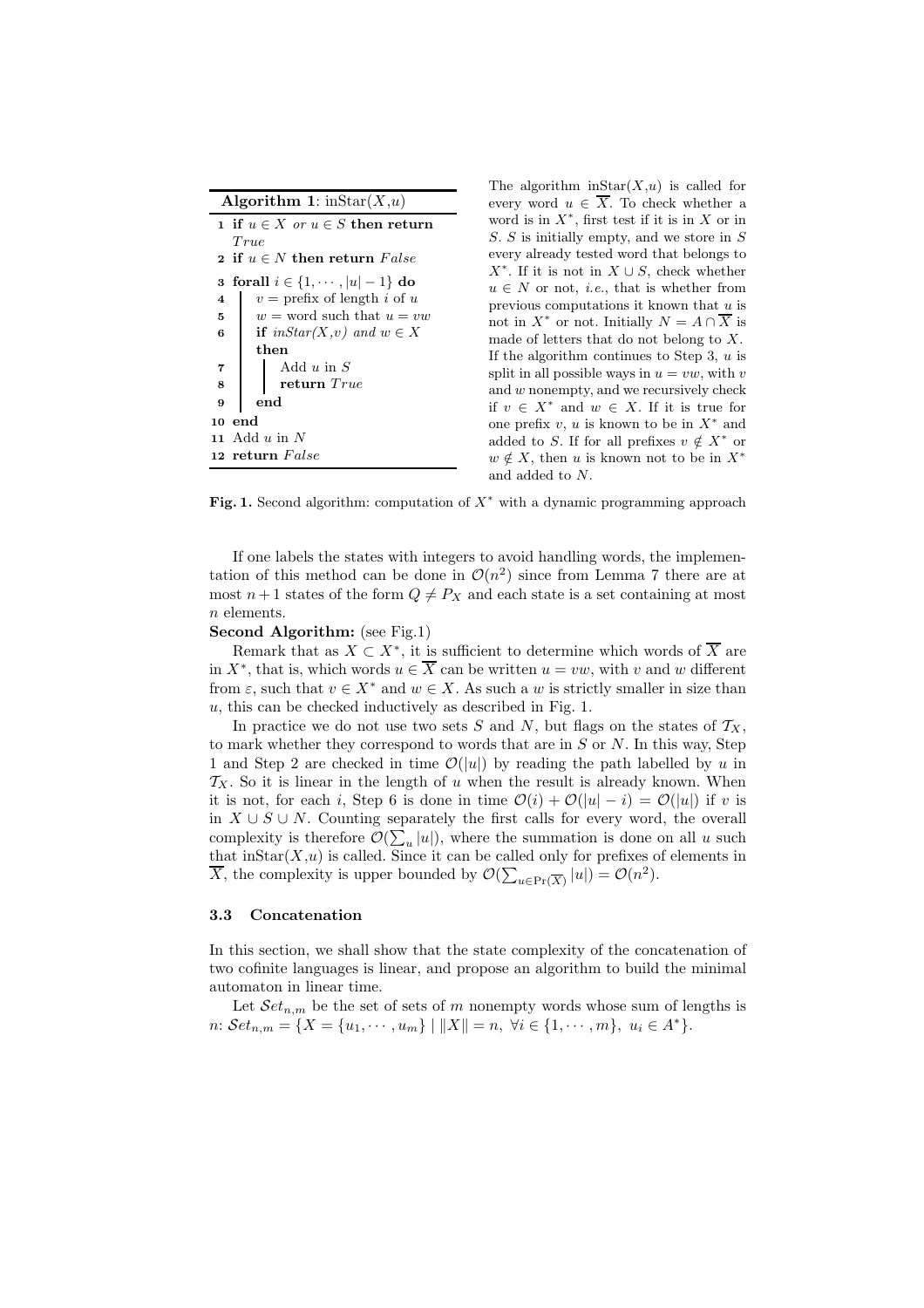Theorem 2 (Concatenation of two cofinite languages). Let  $X_1$  and  $X_2$ *be two cofinite languages such that*  $X_1 \in \mathcal{S}et_{n_1,m_1}$  *and*  $X_2 \in \mathcal{S}et_{n_2,m_2}$ *. The state complexity of*  $X_1 \cdot X_2$  *is at most*  $n_1 + 1 + \min(2^{m_2}, n_2 + 2)$ *. Moreover, in the particular case where*  $\varepsilon \in X_2$  *(resp.*  $\varepsilon \in X_1$ *), the state complexity of*  $X_1 \cdot X_2$  *is at most*  $n_1 + 2$  *(resp.*  $n_2 + 2$ *). The minimal automaton of*  $X_1 \cdot X_2$  *can be computed in time*  $\mathcal{O}(n_1 + n_2)$ *.* 

*Proof.* First if  $\varepsilon \in X_2$ , then  $X_1 \subset X_1 \cdot X_2$ , and the state complexity of  $X_1 \cdot X_2$  is at most  $n_1 + 2$  by Proposition 2. Similarly, if  $\varepsilon \in X_1$  then the state complexity of  $X_1 \cdot X_2$  is at most  $n_2 + 2$ . The general upper bound for the state complexity of  $X_1 \cdot X_2$  is proved in Lemmas 9 and 12.

Associate to the cofinite languages  $X_1$  and  $X_2$  the automata  $\mathcal{T}_1 = \mathcal{T}_{X_1}$  $(A, Q_1, \cdot, \{\varepsilon\}, F_1)$  and  $\mathcal{T}_2 = \mathcal{T}_{X_2} = (A, Q_2, \ast, \{\varepsilon\}, F_2)$ , as defined in Section 2.3. Then use the classical construction of the concatenation of two automata: From each final state q of the automaton  $\mathcal{T}_1$  and for each letter  $a \in A$ , add a transition from q to the state  $\varepsilon * a$  in  $\mathcal{T}_2$ . Formally consider the nondeterministic automaton  $\mathcal{A}_{X_1X_2} = (A, (Q_1 \times {\emptyset}) \cup ({\emptyset} \times Q_2), T_1 \cup T_2 \cup T, {(\varepsilon, \emptyset)}, F)$ , with:

- $-T_1 = \{((u, \emptyset), a, (u \cdot a, \emptyset)) \mid u \in Pr(\overline{X_1}) \cup \{p_{X_1}\}, a \in A\}$  to form a copy of  $\mathcal{T}_1$ on the first coordinate.
- $T_2 = \{((\emptyset, u), a, (\emptyset, u * a)) | u \in Pr(\overline{X_2}) \cup \{p_{X_2}\}, a \in A\}$  to form a copy of  $\mathcal{T}_2$ on the second coordinate.
- $T = \{((u, \emptyset), a, (\emptyset, \varepsilon * a)) \mid u \in F_1, a \in A\}.$
- $-F = F_1 \times {\emptyset} \cup {\emptyset} \times F_2$  if  $\varepsilon \in F_2$  and  $F = {\emptyset} \times F_2$  if  $\varepsilon \notin F_2$ .

Then  $\mathcal{A}_{X_1 X_2}$  recognizes  $X_1 \cdot X_2$ . Consider the automaton  $\mathcal{D}_{X_1 X_2}$  obtained from  $\mathcal{A}_{X_1X_2}$  using the accessible subset construction. The states of  $\mathcal{D}_{X_1X_2}$  are sets of pairs. But since only transitions from the copy of  $\mathcal{T}_1$  to the copy of  $\mathcal{T}_2$  have been added, the automaton is deterministic on its first coordinate. Hence each state Q of  $\mathcal{D}_{X_1 X_2}$  can be rewritten as  $(u, Q)$ , where u is the unique value of the first coordinate in  $Q_1$  and  $Q \subset Q_2$  is the set of values of the second coordinate.

**Lemma 8.** Let  $(u, Q)$  be a state of  $\mathcal{D}_{X_1 X_2}$ , with  $u \in Pr(X_1)$ . Every word in  $Q \setminus \{p_{X_2}\}\$ is a suffix of u. In particular,  $Q \setminus \{p_{X_2}\}\$ is a suffix chain: for every  $v, w \in Q \setminus \{p_{X_2}\}\$ either v is suffix of w or w is suffix of v.

*Proof.* In  $\mathcal{T}_1$ , for every state u that is not  $p_{X_1}$ , there is only one path from the initial state that reaches it, which is the path of label  $u$ . Hence, the path labelled by u is only one path in  $\mathcal{D}_{X_1 X_2}$  that reaches the state  $(u, Q)$ . Every state v in Q that is not  $p_{X_2}$  is the label of a path from a final state of  $\mathcal{T}_1$ , reading the first letter a of v while going from the copy of  $\mathcal{T}_1$  to the copy of  $\mathcal{T}_2$ , then following the path labelled by  $a^{-1}v$  in  $\mathcal{T}_2$ . Hence, as it has been done while following the path labelled by u in  $\mathcal{T}_1$ , v is a suffix of u.

**Lemma 9.** Let  $X_1$  and  $X_2$  be two cofinite languages, with  $\overline{X_1}$  in  $\mathcal{S}et_{n_1,m_1}$  and  $X_2$  in  $\mathcal{S}et_{n_2,m_2}$ . If  $(p_{X_1}, Q)$  is a state of  $\mathcal{D}_{X_1X_2}$ , the language  $L_{(p_{X_1}, Q)}$  contains  $A^*X_2$ *. The state complexity of*  $X_1 \cdot X_2$  *is at most*  $n_1 + 2^{m_2} + 1$ *.*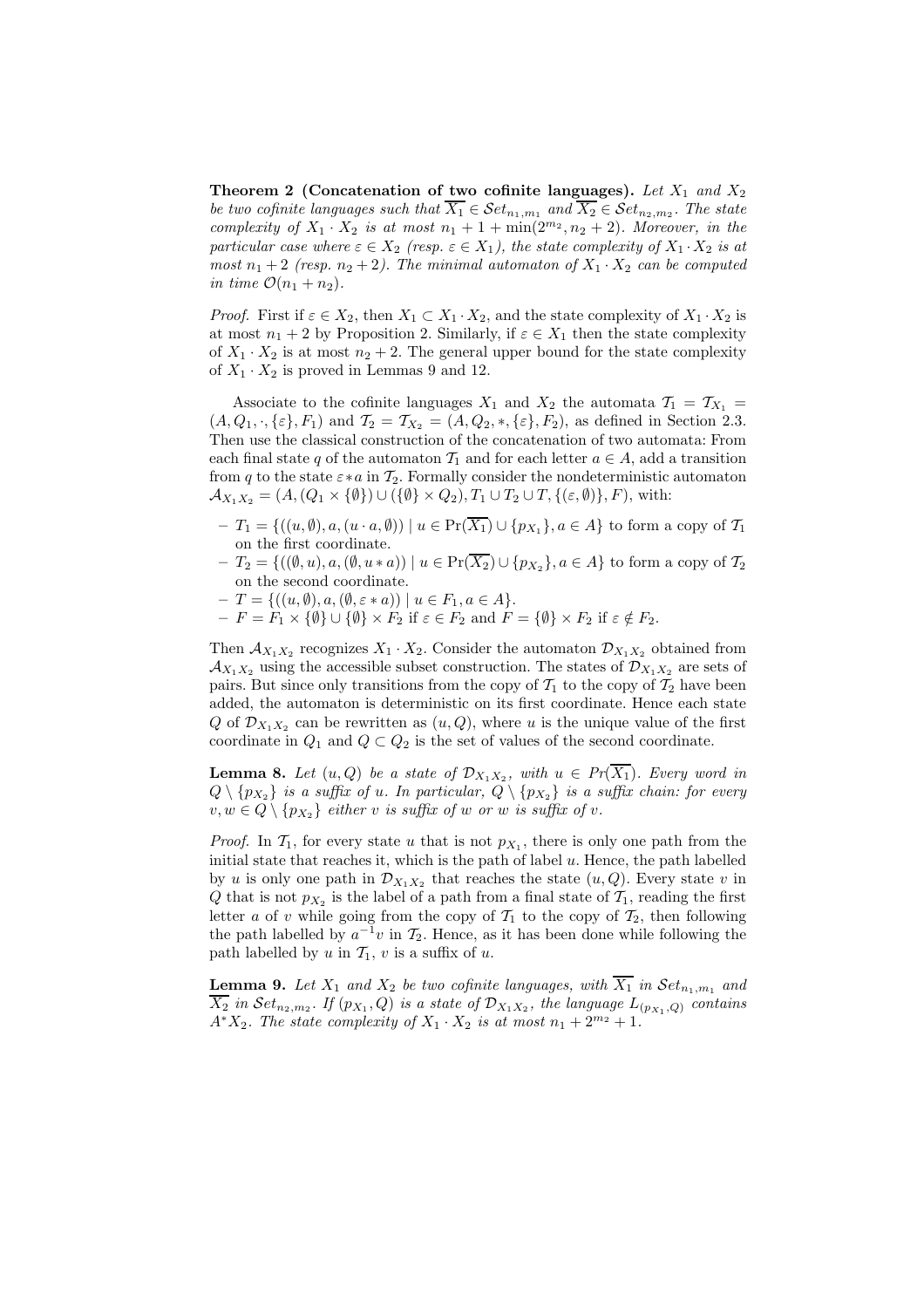*Proof.* As stated above, for every  $u \in \Pr(\overline{X_1})$  there is a unique state  $(u, Q)$ in  $\mathcal{D}_{X_1 X_2}$ . Hence there are at most  $n_1 + 1$  states in  $\mathcal{D}_{X_1 X_2}$  such that the first coordinate is not  $p_{X_1}$ .

Let  $(p_{X_1}, Q)$  be a state of  $\mathcal{D}_{X_1 X_2}$  and let  $L_{(p_{X_1}, Q)}$  be the language recognized by taking  $(p_{X_1}, Q)$  as initial state. Every word u of  $A^*X_2$  is in  $L_{(p_{X_1}, Q)}$ : Let  $v \in A^*$  and  $w \in X_2$  be such that  $u = vw$ , one can loop on  $p_{X_1}$  on the first coordinate while reading v, then since in  $\mathcal{A}_{X_1 X_2}$  there is a transition from  $(p_{X_1}, \emptyset)$ labelled by the first letter a of w to  $(\emptyset, \varepsilon * a)$ , that is the starting point of a path labelled by  $a^{-1}w$  in the copy of  $\mathcal{I}_2$ , u is recognized by  $\mathcal{D}_{X_1X_2}$ . Hence  $X_2 \subset A^* X_2 \subset L_{(p_{X_1},Q)}$ . Since  $\overline{X_2}$  contains  $m_2$  elements, there are at most  $2^{m_2}$ distinct languages of the form  $L_{(p_{X_1},Q)}$ . Hence the states of the form  $(p_{X_1}, Q)$ are in at most  $2^{m_2}$  equivalence classes of Myhill-Nerode equivalence, concluding the proof.

The property  $A^*X_2 \subset L_{(p_{X_1},Q)}$  in Lemma 9 is the key of the next results. The following lemma characterizes languages of the form  $\overline{A^*X_2}$ .

**Lemma 10.** *A word u belongs to*  $\overline{A^*X_2}$  *if and only if all its suffixes belong to*  $\overline{X_2}$ *. Consequently*  $\overline{A^*X_2}$  *is the greatest suffix-closed subset of*  $\overline{X_2}$  *and if*  $\varepsilon \in X_2$ *, then*  $A^*X_2 = A^*$ .

**Lemma 11.** Each language  $L_{(p_{X_1},Q)}$  is the set of labels of the successful paths *in the minimal automaton of*  $A^*X_2$  *taking as initial state the initial state of the automaton if* Q *is empty, the state corresponding to the equivalence class of*  $p_{X_2}$ *if*  $p_{X_2} \in Q$  *or to the equivalence class of the longest word of* Q *otherwise.* 

*Proof.* Setting  $S = \overline{A^*X_2}$ , let  $\mathcal{M}_{\overline{S}}$  be the minimal automaton of  $\overline{S}$  that is  $A^*X_2$ . The state corresponding to the class of the state  $p_{X_2}$  in  $\mathcal{M}_{\overline{S}}$  is still denoted by  $p_{X_2}$ . Note that if Q is the empty set,  $L_{(p_{X_1},Q)} = A^*X_2$  and if  $p_{X_2} \in Q$  then  $L_{(p_{X_1},Q)} = A^*$ ; otherwise  $L_{(p_{X_1},Q)} = \bigcup_{u \in Q} u^{-1} \overline{S}$  or  $\overline{L_{(p_{X_1},Q)}} = \bigcap_{u \in Q} u^{-1} S$ . As S is suffix-closed, for any  $u \in Q$ ,  $u^{-1}S \subset S$ . Moreover If u is a suffix of v, then when  $vw \in S$ , then  $uw \in S$  and  $v^{-1}S \subseteq u^{-1}S$ . So  $\overline{L_{(p_{X_1},Q)}} = w^{-1}S$  where w is the longest word of Q.

Therefore each language  $L_{(p_{X_1},Q)}$  is the set of labels of paths in  $\mathcal{M}_{\overline{S}}$  from one of the state, says q, to the final states. If Q is the empty set,  $q = \varepsilon$ , if  $p_{X_2} \in Q$ then  $q = p_{X_2}$ , otherwise q is the state reached in  $\mathcal{M}_{\overline{S}}$  reading the longest word w of Q from the initial state.

Note that as S is suffix-closed the size of the minimal automaton of  $\overline{S}$  is smaller or equal to  $2^{|S|}$ .

When Q is not empty all the information we need about the state  $(u, Q)$ is given by  $(u, p_{X_2})$  if  $p_{X_2}$  belongs to Q and by  $(u, w)$  otherwise, w being the longest word of Q.

**Lemma 12.** Let  $X_1$  and  $X_2$  be two cofinite languages, with  $\overline{X_1}$  in  $Set_{n_1,m_1}$  and  $X_2$  in  $Set_{n_2,m_2}$ . The minimal automaton of  $X_1 \cdot X_2$  has at most  $n_1 + n_2 + 3$ *states and can be computed in time*  $\mathcal{O}(n_1 + n_2)$ *.*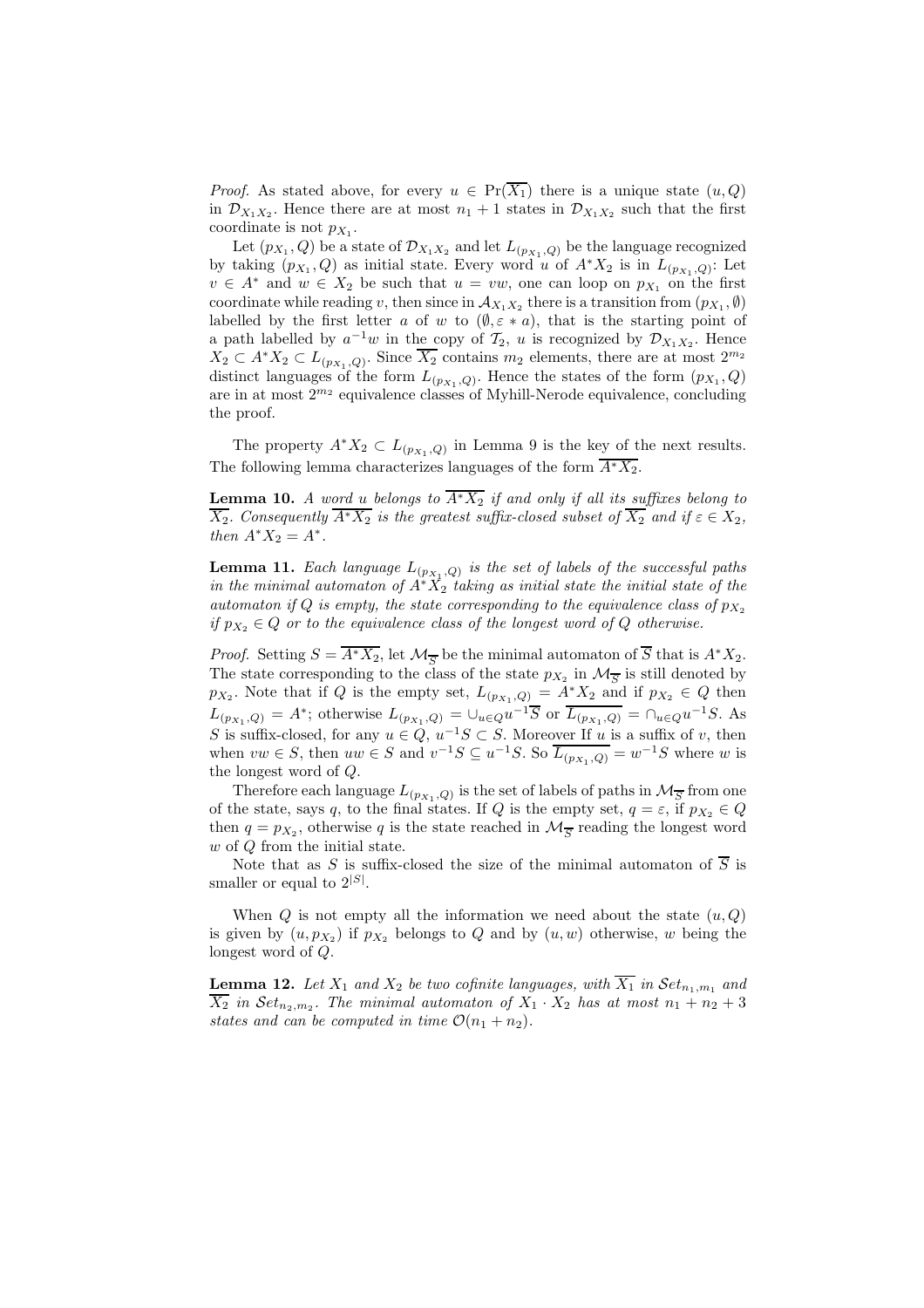

**Fig. 2.** The automaton  $\mathcal{A}'_{X_1X_2}$  for  $\overline{X_1} = {\varepsilon, b, ab, abb}$  and  $\overline{X_2} = {\varepsilon, b, aa, ab, bb, aab}.$ 

*Proof.* We will construct a deterministic automaton recognizing  $X_1 \cdot X_2$  equivalent to  $\mathcal{D}_{X_1 X_2}$ .

First build the automaton  $\mathcal{M}_{\overline{S}}$  is time  $\mathcal{O}(n_2)$  from the automaton  $\mathcal{A}_{X_2}$ : the reversal  $X_2$  of  $X_2$  is cofinite and a depth-first search in  $\mathcal{T}_{\widetilde{X}_2}$  is enough to obtain the greatest prefix-closed subset of the complement of  $\widetilde{X}_2$ , which is reversal of the greatest suffix-closed subset of  $\overline{X_2}$ . Denote by X the cofinite set such that  $\overline{X}$  is the greatest suffix-closed subset of  $\overline{X_2}$ . The next step is to build  $\mathcal{T}_X$  and to minimize it in time  $\mathcal{O}(n_2)$ , using Proposition 1.

Then construct the automaton  $\mathcal{A}'_{X_1 \cdot X_2}$  as the automaton  $\mathcal{A}_{X_1 \cdot X_2}$  but from the automata  $\mathcal{A}_{X_1}$  and  $\mathcal{M}_{\overline{S}}$  instead of  $\mathcal{A}_{X_2}$ . This is done in time  $\mathcal{O}(n_1 + n_2)$ .

Apply the subset construction to  $\mathcal{A}'_{X_1 \cdot X_2}$  until finding states with  $p_{X_1}$  as first component. The intermediate states of this automaton do not have  $p_{X_1}$ as first component, so their number is at most  $n_1 + 1$ . Moreover the second component can be reduced to  $\emptyset$ ,  $p_{X_2}$  and its longest element otherwise. For each state  $(p_{X_1}, Q)$  continue to apply the subset construction to  $\mathcal{A}'_{X_1 \cdot X_2}$  until finding state  $(p_{X_1}, p_{X_2})$ . This part of the algorithm is just the traversal of acyclic paths in  $\mathcal{M}_{\overline{S}}$  and can be done in  $\mathcal{O}(n_2)$ . Finally add a loop from  $(p_{X_1}, p_{X_2})$  to itself for every letter of the alphabet. The final states are the one whose second component is final in  $M_{\overline{S}}$ . The automaton obtained recognizes  $X_1 \cdot X_2$  and the total complexity of the construction is  $\mathcal{O}(n_1+n_2)$ , and at most  $(n_1+1)+(n_2+2)$  $n_1 + n_2 + 3$  states have been built.

*Example 1.* Fig. 2 and Fig. 3 depict an example of the constructions used in the proofs of this section.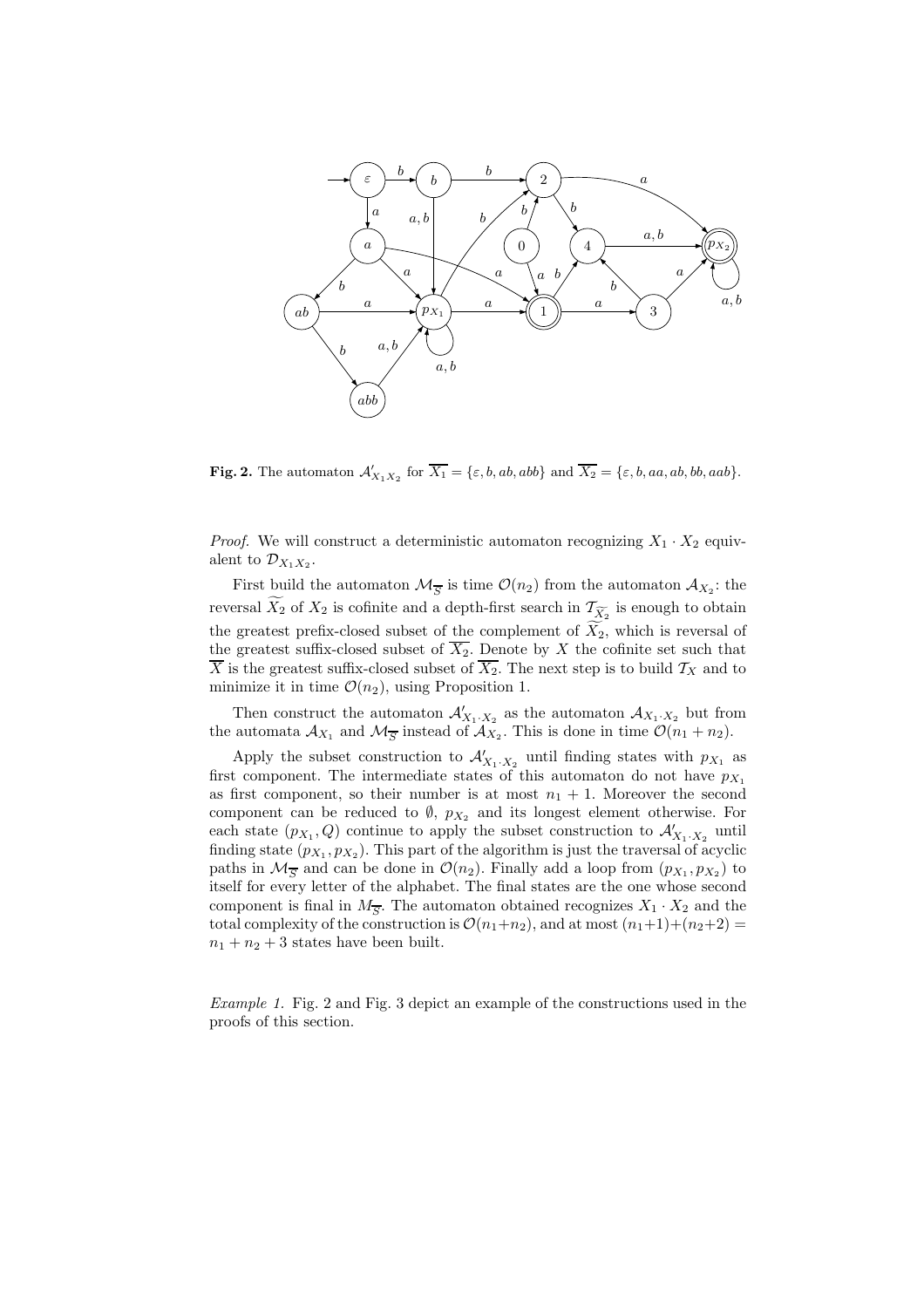

**Fig. 3.** The automaton  $\mathcal{D}_{X_1X_2}$ , for  $X_1 = \{\varepsilon, b, ab, abb\}$  and  $X_2 = \{\varepsilon, b, aa, ab, bb, aab\}$ .

# 4 Remarks

As shown in Lemma 1 the union of a cofinite language  $X$ , given by the list of the words in  $\overline{X}$ , with  $\|\overline{X}\| = n$ , and a regular language L given by a deterministic automaton  $A$  is a cofinite language. Its minimal automaton can be computed in time  $\mathcal{O}(n)$ : Compute the standard product automaton of  $\mathcal{T}_X$  and A, identifying on the fly all states whose first component is the accepting sink state of  $T_X$ .

For the concatenation, we have not establish any interesting state complexity result, leaving it as an open problem, but the following lemma characterizes the conditions in which the concatenation of a cofinite language and a regular language is cofinite.

Lemma 13. *Let* Y *be a cofinite language and* X *be a regular language. The language*  $X \cdot Y$  *(resp.*  $Y \cdot X$ *) is cofinite if and only if there exists a positive integer* p *such that, for every word* w *of length at least* p*, there exists a prefix (resp. suffix) of* w *that is in* X*.*

*Proof.* From Section 2.2 if  $X \cdot Y$  is cofinite then there exists a positive number p such that for each word w of length greater than p, w is in  $X \cdot Y$ . Then there exists a prefix of  $w$  in  $X$ .

Conversely as Y is cofinite there exists a positive number  $p<sub>Y</sub>$  such that every word of length at least  $p<sub>Y</sub>$  is in Y. Let w be a word of length greater than or equal to  $p + p_Y$ . Let u be the prefix of length p of w. By hypothesis, there exists a prefix  $u'$  of u that belongs to X.  $u'$  is also a prefix of w, hence there exists a word v, with  $|v| \geq p_Y$ , such that  $w = u'v$ . Therefore,  $v \in Y$  and  $w \in X \cdot Y$ .